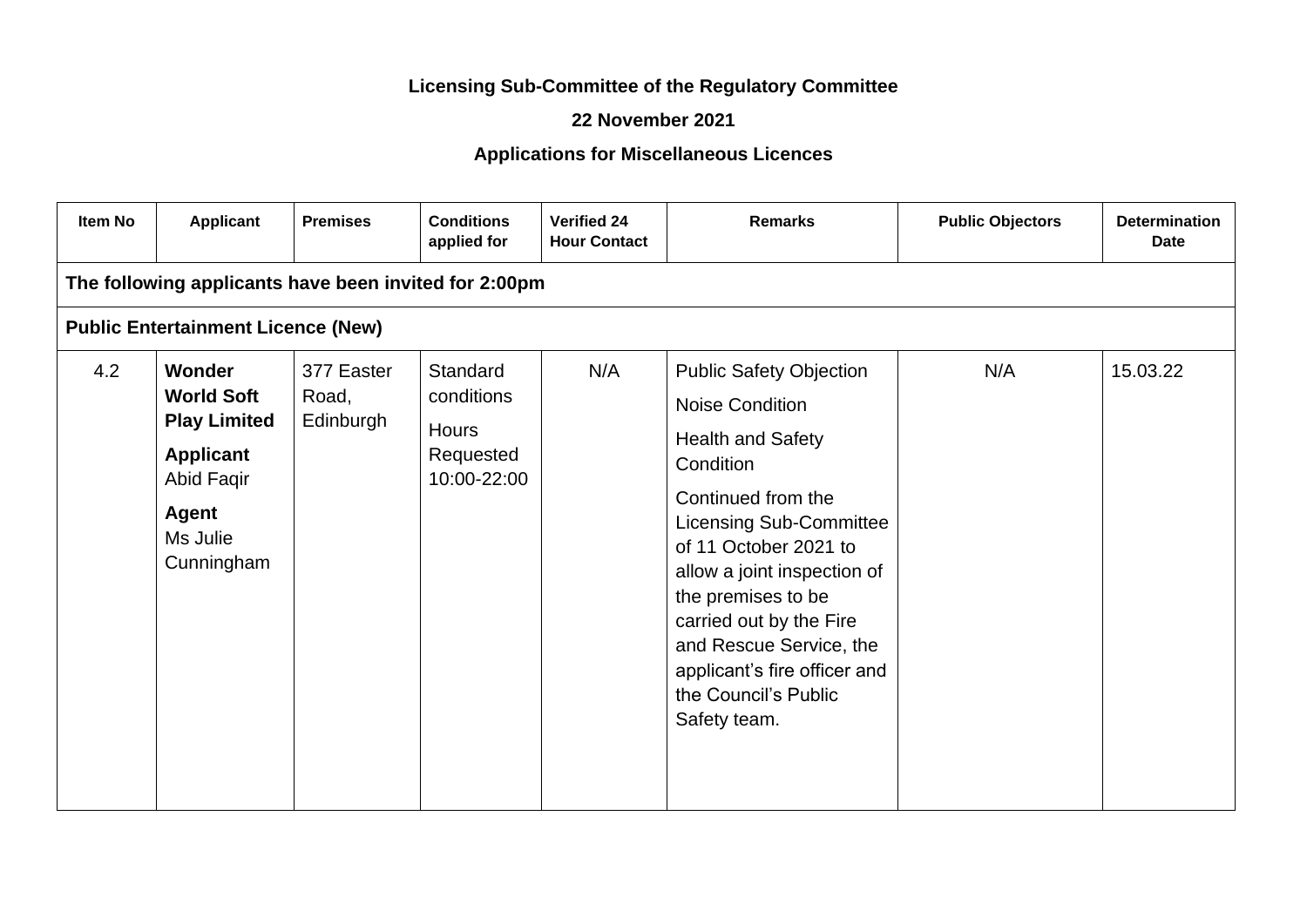| Item No                                            | <b>Applicant</b>                                                                                               | <b>Premises</b>                          | <b>Conditions</b><br>applied for                                                                    | Verified 24<br><b>Hour Contact</b> | <b>Remarks</b>                                        | <b>Public Objectors</b> | <b>Determination</b><br><b>Date</b> |  |  |  |
|----------------------------------------------------|----------------------------------------------------------------------------------------------------------------|------------------------------------------|-----------------------------------------------------------------------------------------------------|------------------------------------|-------------------------------------------------------|-------------------------|-------------------------------------|--|--|--|
|                                                    | <b>Street Trader Licence (New)</b>                                                                             |                                          |                                                                                                     |                                    |                                                       |                         |                                     |  |  |  |
| 4.3                                                | <b>Applicant</b><br>Mr Harem<br>Mohamed<br><b>Bahir</b><br>Murdochy                                            | Pipe Lane,<br>Edinburgh                  | Standard<br>Conditions<br><b>Hours</b><br>Requested<br>Mon-Sun<br>09:00-21:00                       | N/A                                | <b>Transport Objection</b>                            | N/A                     | 11.08.22                            |  |  |  |
| <b>Market Operator Licence (Temporary)</b>         |                                                                                                                |                                          |                                                                                                     |                                    |                                                       |                         |                                     |  |  |  |
| 4.4                                                | <b>Applicant</b><br>Holyrood<br><b>Distillery</b><br><b>Manager</b><br>Ms Deborah<br><b>Michelle</b><br>Newman | 19 St<br>Leonard's<br>Lane,<br>Edinburgh | <b>Standard</b><br>Conditions<br><b>Hours</b><br>Requested<br>Thursday $-$<br>Sunday<br>12:00-20:00 | N/A                                | Additional condition<br>requested by Public<br>Safety | N/A                     | 02.12.21                            |  |  |  |
| <b>House in Multiple Occupation Licences (New)</b> |                                                                                                                |                                          |                                                                                                     |                                    |                                                       |                         |                                     |  |  |  |
| 4.5                                                | <b>Applicant</b><br>Ms Wei Ning<br>Saik<br><b>Agent</b>                                                        | 29 Abbeyhill<br>Crescent,<br>Edinburgh   | 3<br>Occupants                                                                                      | Satisfactory                       | 1 Public Objection                                    | <b>Alistair Burns</b>   | 08.02.22                            |  |  |  |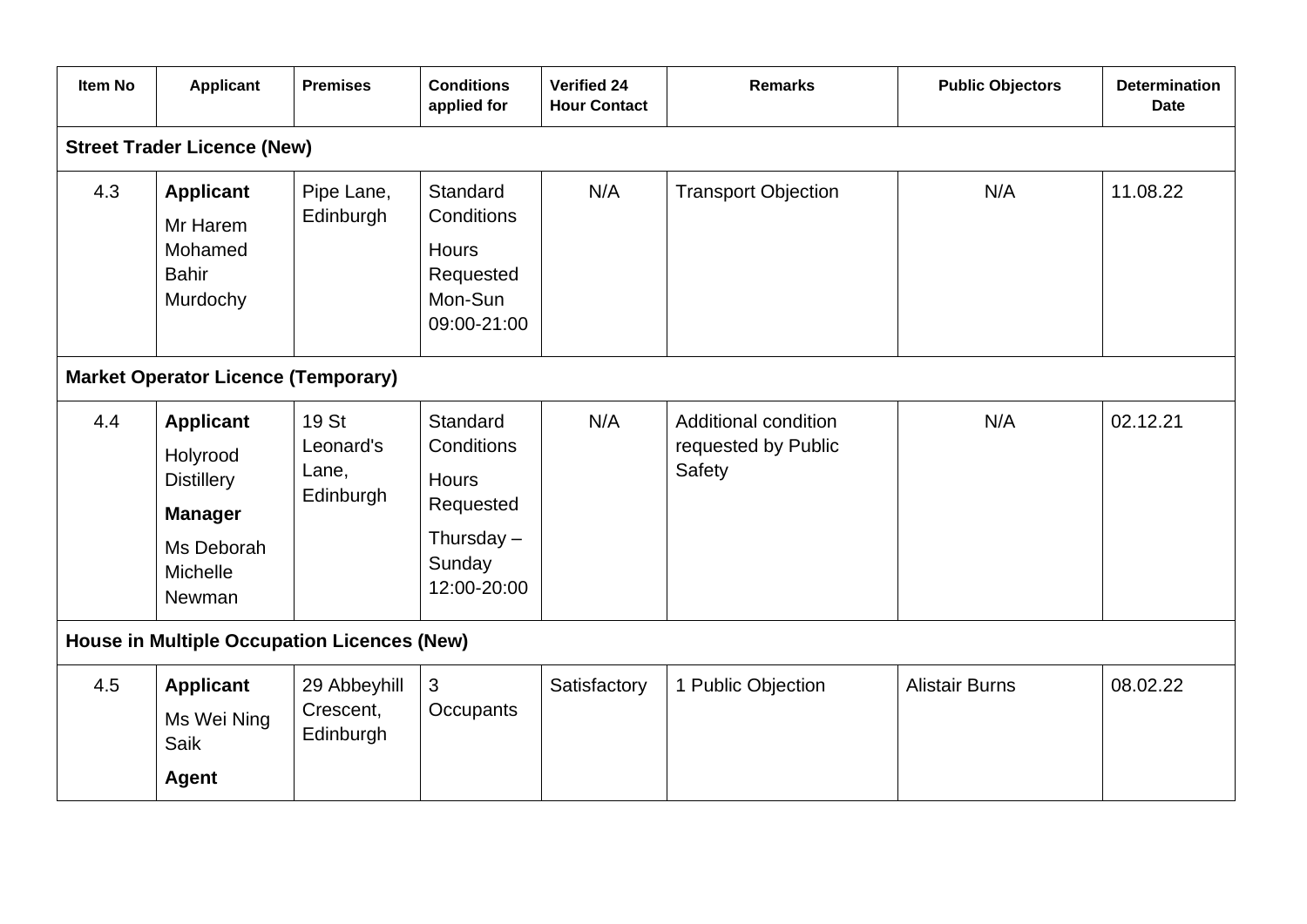| Item No                                                | <b>Applicant</b>                    | <b>Premises</b>      | <b>Conditions</b><br>applied for | Verified 24<br><b>Hour Contact</b> | <b>Remarks</b>      | <b>Public Objectors</b>    | <b>Determination</b><br><b>Date</b> |  |
|--------------------------------------------------------|-------------------------------------|----------------------|----------------------------------|------------------------------------|---------------------|----------------------------|-------------------------------------|--|
|                                                        | Mr James<br>Drynan, DJ<br>Alexander |                      |                                  |                                    |                     |                            |                                     |  |
| 4.6                                                    | <b>Applicant</b>                    | 163 Craiglea         | $\overline{4}$                   | Satisfactory                       | 2 Public Objectors  | <b>Frank Dolan</b>         | 21.07.22                            |  |
|                                                        | Carr Gomm                           | Drive,<br>Edinburgh  | Occupants                        |                                    |                     | <b>Charlie Dickson</b>     |                                     |  |
|                                                        | <b>Agent</b>                        |                      |                                  |                                    |                     |                            |                                     |  |
|                                                        | Mr Keith<br>Milligan, Carr<br>Gomm  |                      |                                  |                                    |                     |                            |                                     |  |
| 4.7                                                    | <b>Applicant</b>                    | <b>Flat 5, 3</b>     | 3                                | Satisfactory                       | 2 Public Objectors  | <b>Neil Stewart</b>        | 01.06.22                            |  |
|                                                        | Ms Kat Usher                        | Papermill<br>Wynd,   | Occupants                        |                                    |                     | <b>Patrizia Stewart</b>    |                                     |  |
|                                                        | <b>Agent</b>                        | Edinburgh            |                                  |                                    |                     |                            |                                     |  |
|                                                        | Ms Kat Usher,                       |                      |                                  |                                    |                     |                            |                                     |  |
|                                                        | Smart<br>Property                   |                      |                                  |                                    |                     |                            |                                     |  |
|                                                        | Lettings                            |                      |                                  |                                    |                     |                            |                                     |  |
| <b>House in Multiple Occupation Licences (Renewal)</b> |                                     |                      |                                  |                                    |                     |                            |                                     |  |
| 4.8                                                    | <b>Applicant</b>                    | 1F, 6 Grove          | $\overline{4}$                   | Satisfactory                       | 5 Public Objections | Dr Adonye Banigo           | 28.11.21                            |  |
|                                                        | Mr Simon                            | Street,<br>Edinburgh | Occupants                        |                                    |                     | <b>Alexandros Vardakis</b> |                                     |  |
|                                                        | McEvoy                              |                      |                                  |                                    |                     | <b>Neil Angus</b>          |                                     |  |
|                                                        | <b>Agent</b>                        |                      |                                  |                                    |                     | Liz Haggard                |                                     |  |